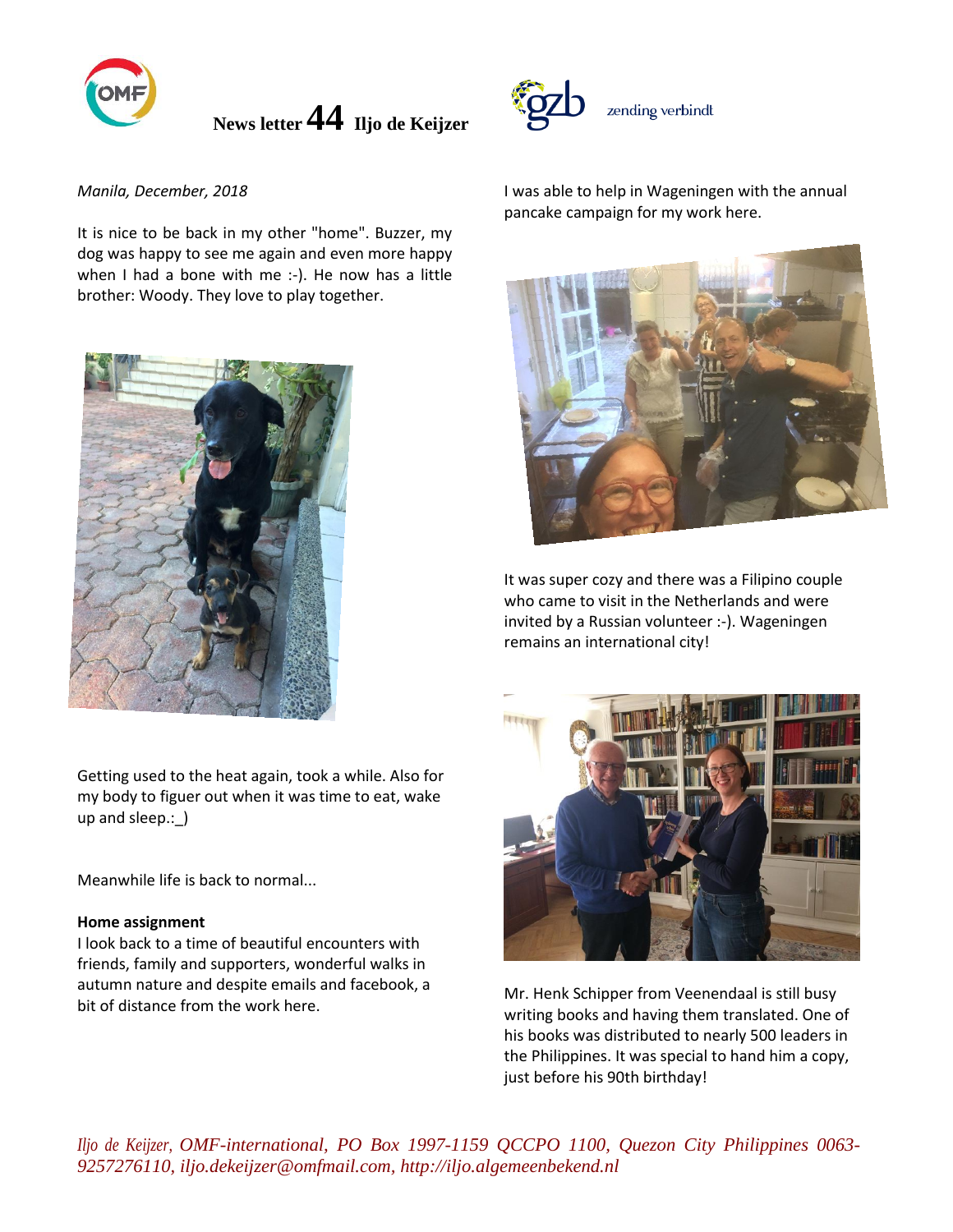



*Enthusiastic reception of the books.*

I was allowed to share something in different churches and schools of what is happening here in the Philippines.



I have been able to meet many sponsors and prayer partners and had meetings with OMF, GZB, ZWO and TFC ... Yes, also during home assignments there have to be meetings.

But we also had a debrief time with other missionaries together, conversations at the OMF and GZB offices and of course time with my TFC. Later in the letter you will hear something from them.



I was able to travel back and forth to Jakarta and Samar Island in that one month that I am back. In Jakarta there was a conference for chaplains for Dutch people in foreign prisons. We were able to learn a lot about visiting (there are currently 11 Dutch people imprisoned in the Philippines). Since this conference was subsidized by foreign affairs, we lacked nothing. :-)

In Samar there is now a new church building, a pastor and elders are installed and both churches were able to grow



Through a mass-wedding there are again quite a number of couples now officially married. For many Filipinos in the urban poor or remote areas, it is difficult to officially marry, because they have never been officially registered at birth, or because they married before age 25 and needed parental consent, but who lived too far away to visit, or lack of finance for the papers, etc ...

*Iljo de Keijzer, OMF-international, PO Box 1997-1159 QCCPO 1100, Quezon City Philippines 0063- 9257276110, iljo.dekeijzer@omfmail.com, http://iljo.algemeenbekend.nl*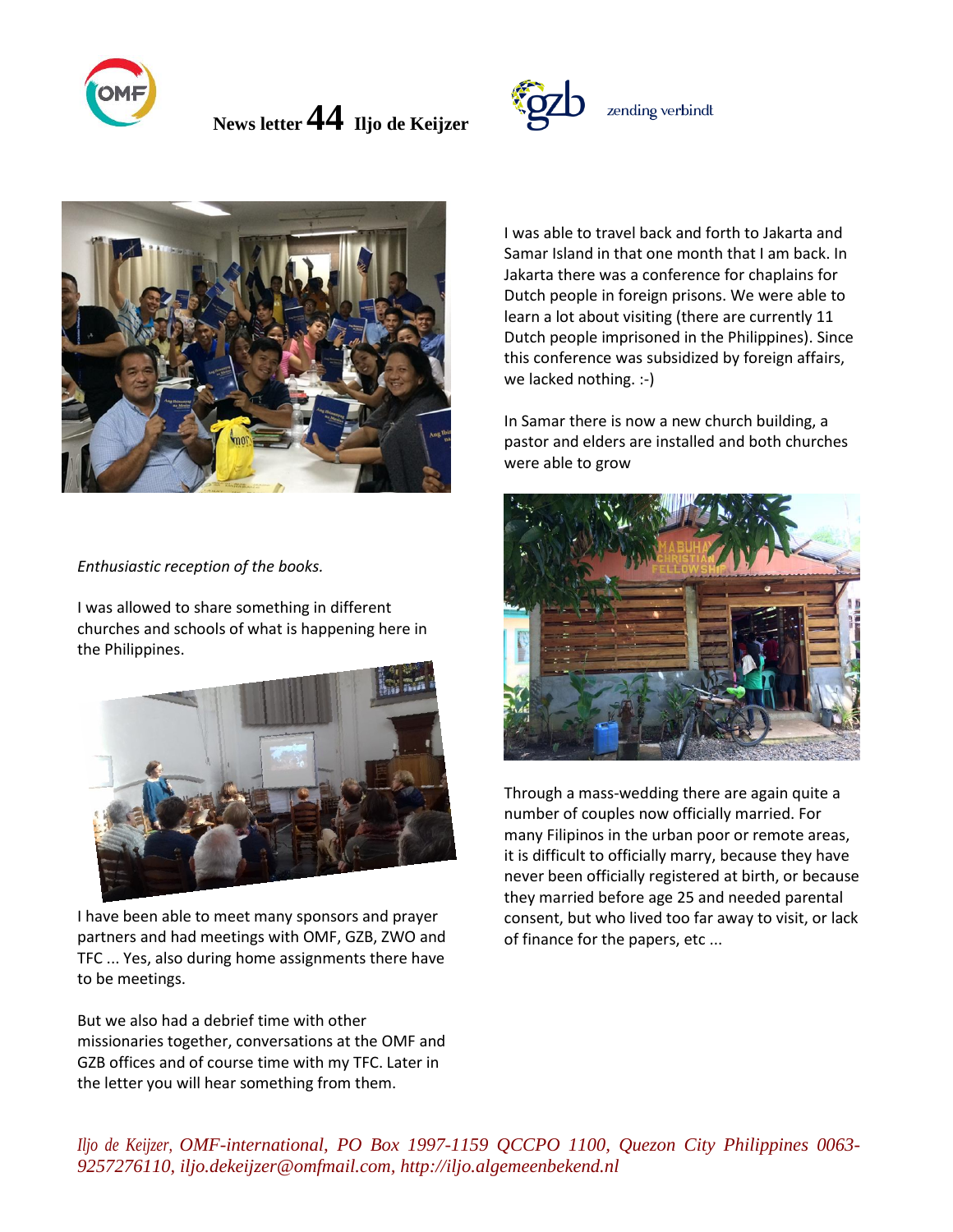



Our team there now helps them with the paper work. The government made a building available and someone else lent nice clothes! Another gave nice things to eat. It was a beautiful day!

#### **Important data**

January is full of training!

- Jan 14-19: teaching about on the use of oral techniques in Bible training at ATS seminary.
- Jan 22-23: meta-narrative (story line of the Bible) to our ACTS teachers in training
- Jan 24: meeting about another theological education program, as an intermediate level between discipleship and Bible school.
- Jan 28-Feb 2: sermon preparation training with 7 denominations at ABCCOP. (langham preaching)
- Feb 19-22 ABCCOP national synod
- Feb 26-28 council meetings OMF
- Feb 29-March 1 retreat for myself :-).

Warm greetings from Manila, Iljo de Keijzer

# **From the TFC**

A few weeks ago, on 8 November 2018, Iljo was sent back to the Philippines after a few months' leave. We look back gratefully on her time in the Netherlands, with many beautiful encounters. Iljo will expand her tasks in the training and equipping of Filipino church leaders in this new period, supporting the setting up of a new GZB project in Samar.

zending verbindt

Are you already a donor? In order to make life and work possible for Iljo in the Philippines, an amount of € 20,000 is required annually. There are many other project costs. The broadcast of Iljo is made possible by the PKN Wageningen and donors. We would like to thank all donors for this fixed income base. Thank you for going through this new period! Are you not yet a donor? If you would like to financially support Iljo's work periodically, please request an authorization card at tfciljo@gmail.com. You can also set up a monthly transfer via your bank. Various collections will be held to guarantee sufficient financial resources. Of course, one-off donations are also welcome.

The account number is: NL 53 RABO 0329 2015 81 t.n.v .: Diaconie v.d. Protestant Church in Wageningen

Together we wish Iljo a nice new period in the Philippines, supported by a home front that is around her.

TFC: Els Upperman, Annemieke van Berkel, Jan-Willem Lapoutre and Peter Quik.

*Iljo de Keijzer, OMF-international, PO Box 1997-1159 QCCPO 1100, Quezon City Philippines 0063- 9257276110, iljo.dekeijzer@omfmail.com, http://iljo.algemeenbekend.nl*